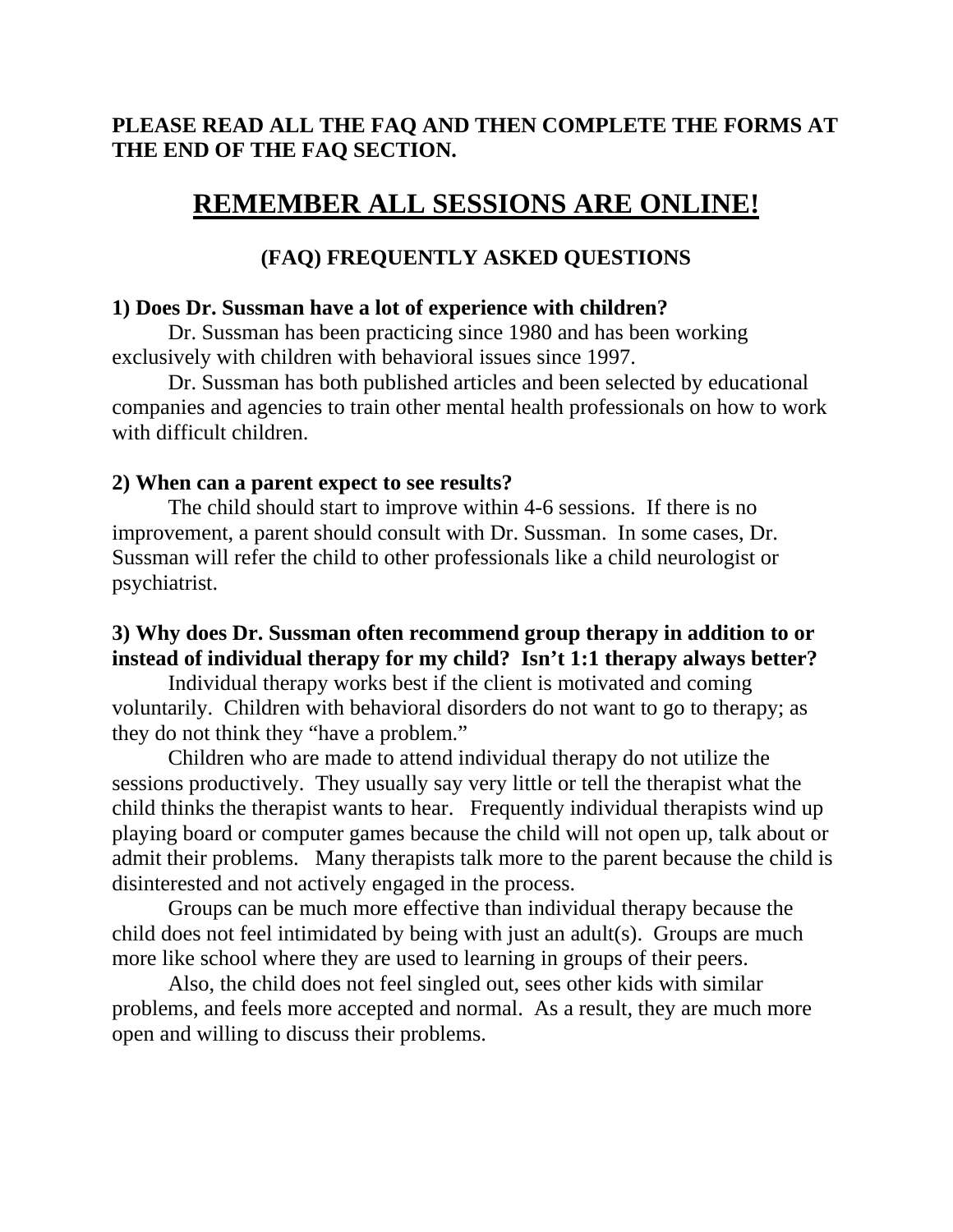A positive therapeutically run peer group serves to provide guidance, learning, and support. This experience offsets negative peer groups who reinforce antisocial and dysfunctional behaviors.

# **4) How does Dr. Sussman's unique therapy program work and what role do parent(s) play?**

*The parent(s) is in each session* and must rate their child on how well the child is accomplishing treatment goals. The point ratings are used as an educational tool and incentive (reward) to motivate the child to practice and perfect what she or he is learning.

This is why we believe parents must be in all sessions to provide feedback. The following will help acquaint you with our system of goals and ratings. Each week you will rate your child on three goal areas.

# **SCORING INSTRUCTIONS FOR PARENTS**

Goal 1 will entail how your child is treating his or her parents in terms of respect and attitude. This should reflect if the child engages in verbal or physical behavior that is belligerent, hostile, and/or rude toward the parent. Listening on the first time is emphasized.

Goal 2 will be school-related in terms of academics, in school behavior, class work, and homework as well as the morning routine and bedtime routine (on school days and nights, respectively).

Goal 3 is called social responsibility. A child is a member of a social group, his or her family. The child should contribute to their family group by getting along with siblings, cleaning up toys and clothes, being polite to company, taking good care of pets, etc.

Ratings are based on a scale of 1-5 with 5 being the highest and 1 the lowest. You are encouraged to give quarter and half points to fine tune the ratings, e.g., 4.75 or 3.50 or 2.75. A 4.0 and above is considered good to excellent and will be "applauded" by the group. A 3.0 to 3.75 will be considered an "acceptable" score and a plan of correction will be assigned to the child. A score of 2.75 and below is considered an "unacceptable" score and a more intensive plan of correction will be assigned.

Scores below 2 are reserved only for unsafe and/or aggressive actions. Examples would be hitting, kicking, or a young child running away from the parent in a store, parking lot, or the street, or a teen out past curfew, etc.

Please try to be prepared with a score and a concise explanation. If a child does something during the week, that is out of bounds, like curse at a parent, tell a teacher they are "stupid," etc. please just say the child was extremely disrespectful.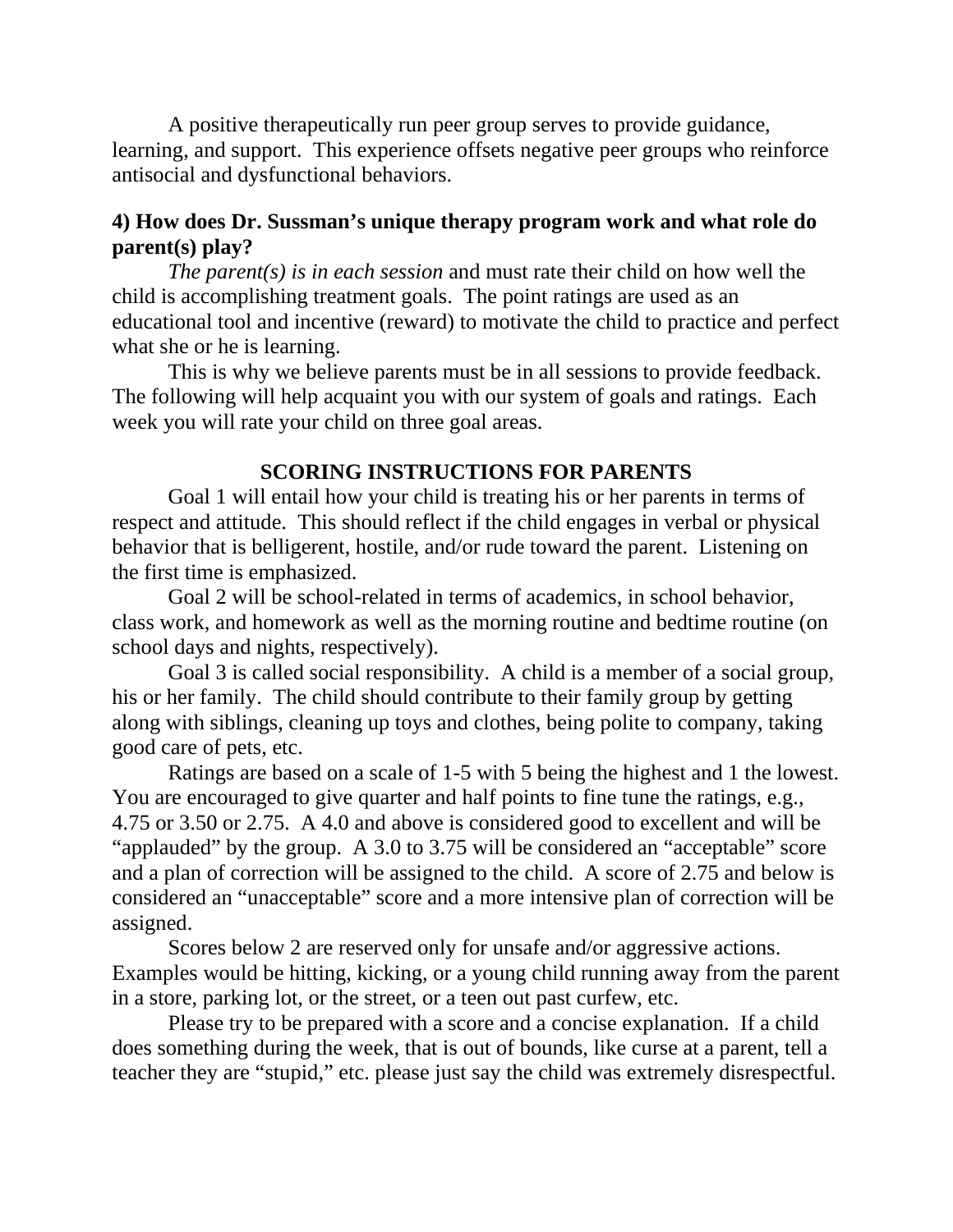*Please do not say exactly what he or she did or said because I do not wish to give other children any ideas to copycat.*

*I developed this approach in 1997 because difficult uncooperative kids did not cooperate adequately in traditional therapy. I have obtained much better results with this approach than traditional talk or play therapy.*

*There are over 100 parents' reviews on Healthgrades.com. The reviews stress my success rate and my therapeutic use of "edgy and outrageous" humor to keep everyone entertained and interested.*

# **5) What is the attendance policy?**

It is understandable that emergencies and urgent matters arise from time to time that prevent attendance. On the other hand, if you often miss your session, therapy cannot be successful. Illnesses and family emergencies are unavoidable. Adding avoidable absences is not fair to your child or the group. It is also unfair to others who may be on a waiting list for that appointment time.

If your child is going to miss a session, PLEASE notify Dr. Sussman as soon as possible so he knows not to hold up the group waiting for you.

Dr. Sussman will contact you to discuss excessive absences*. A realistic goal is to miss no more than one session every two months.* If your child misses 2 sessions in a row and/or attendance is chronically irregular your child's appointment will need to be reassigned to a child on the wait list.

# **6) What about copays or co-insurance?**

For on line video conferencing sessions, Dr. Sussman will email you a bill. Please mail a check, within 10 days, to the office address on the bill in Mountainside.

Dr. Sussman no longer takes credit cards or cash apps because the media reports increased hacking of these apps. This way your financial data is protected.

# **7) What else do I need to know?**

Dr. Sussman wants his clients to attend all sessions, unless it is unavoidable. Children need to learn to respect the importance of honoring commitments (school attendance, outside school instruction, chores, etc.) If children are taught by parent example to NOT honor commitments; it is more difficult to teach them to act responsibly and respect others.

# **8) What should a parent do if they are not satisfied with Dr. Sussman's services?**

At any time if you are dissatisfied with my services.....please call my cell at (908) 217-8106 to discuss it.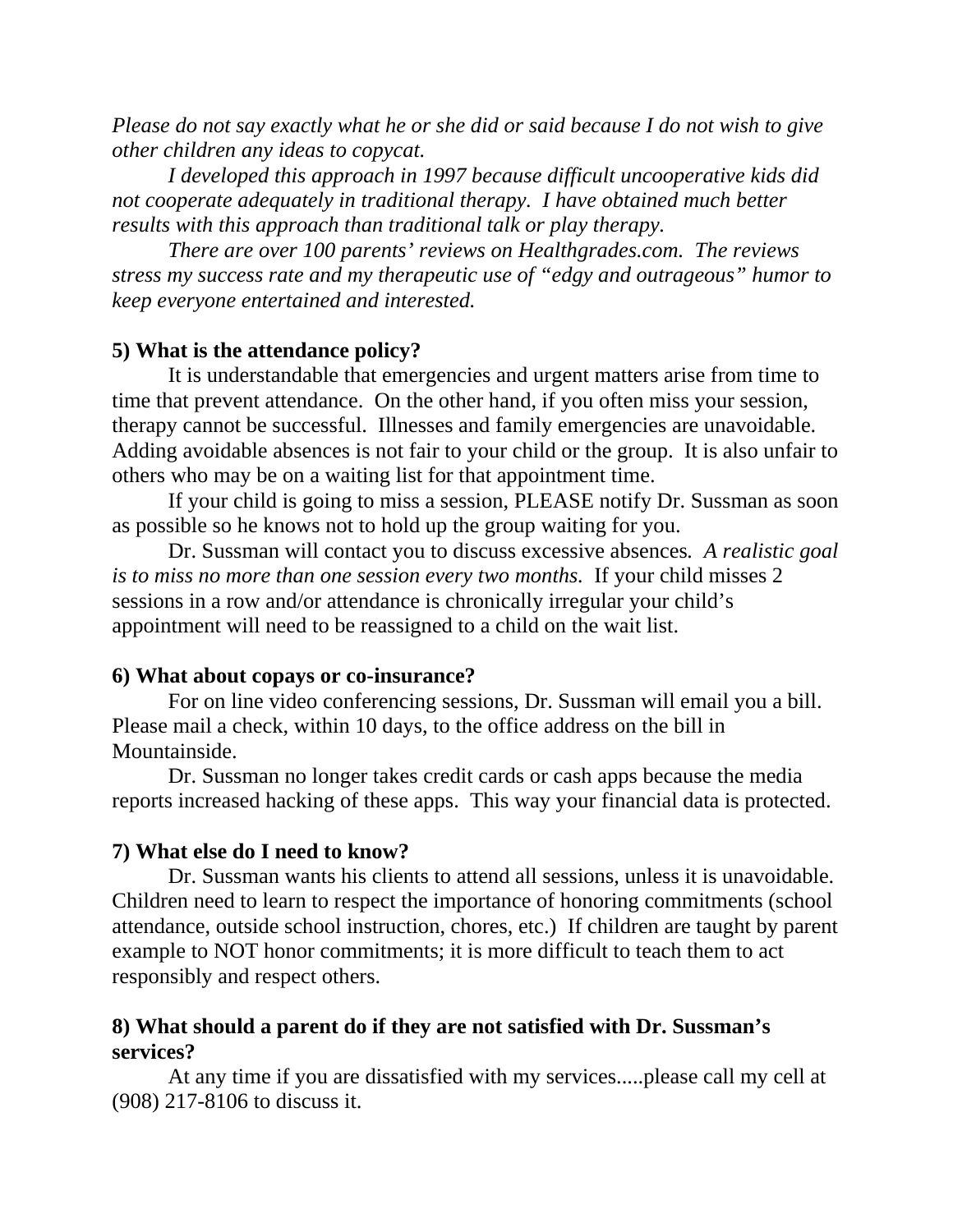## **9) When is Dr. Sussman's therapy approach not suitable for a child?**

If the parents have a highly conflicted relationship; a Family Therapy (as opposed to Dr. Sussman's Group Therapy) is required. If the parents have a highly contentious relationship and /or legal/custodial proceedings, a court appointed Parent Coordinator or Law Guardian is paramount for any therapy to be successful. Otherwise, either parent(s) can stop, undermine, and/or sabotage the therapy.

Dr. Sussman does not see the child and both parents individually. Therefore, please be aware that Dr. Sussman cannot legally and ethically testify in court.

Likewise, Dr. Sussman cannot submit treatment records or make any recommendations to the court, parents' lawyers or parents regarding visitation, custody, parental behaviors etc.

# **10) Will any sessions be held in the office during the corona virus situation? No, ALL sessions will be online.**

**The link is [https:/doxy.me/drstevensussman](https://doxy.me/drstevensussman)**

Chrome or Safari are the best browsers to use. When you log on you will be in a "waiting room." I will admit you when I begin the session.

If you have trouble getting in to the session, TEXT ME THROUGH THE CHAT BOX and/or call my cell 908 217 8106 and you can participate by cell......*if you have an Iphone call me on Facetime*. Before the next session we can do a practice meeting with just you and me to troubleshoot the issue.

*Please keep on mute if you are not speaking*...so we do not get any background noise from your home (kids, animals, televisions, etc.).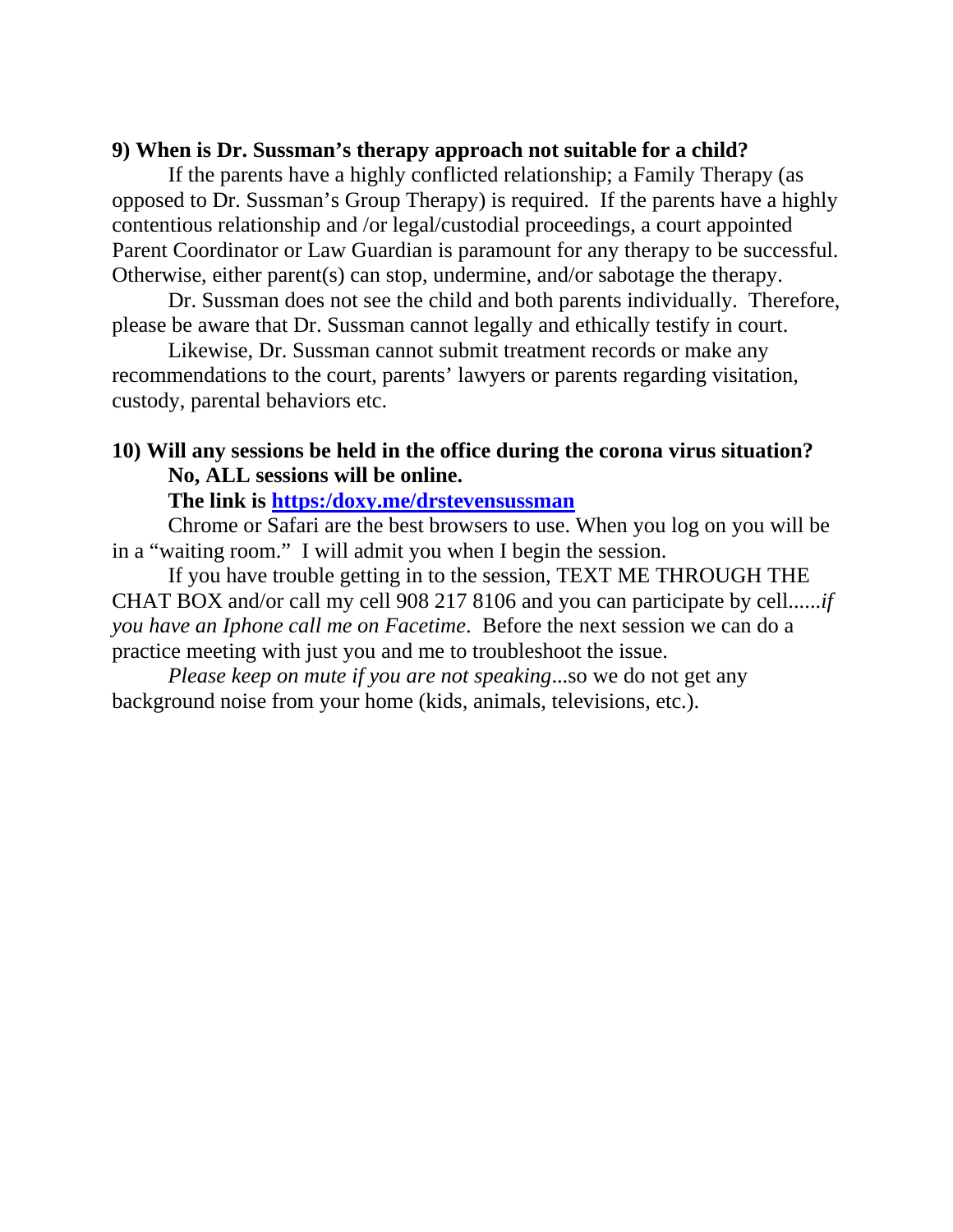# *ATTENDANCEAGREEMENT*

I, the parent of am aware of the attendance policy. I understand the importance of regular attendance and punctuality. I realize that if I do not honor my commitment to attendance, it conveys to my child that therapy and other commitments (e.g. schoolwork, homework, promises, etc.) are not important.

I am aware that if my child misses their first appointment for any reason other than something unavoidable such as sickness, Dr. Sussman will not be able to give them another one. Once treatment starts, if my child has inconsistent attendance, especially in the beginning of therapy, Dr. Sussman will need to reassign my child's spot to another child who may be on a wait list.

*The only reason my child will miss a session is for illness or something unavoidable*. **I understand that having too much homework, needing to study for a test, wanting to take a family member or friend out to dinner, etc**. are not appropriate reasons to miss therapy.

If I have a job that periodically requires overtime, preventing me and my child from attending, I will let Dr. Sussman know at the beginning of therapy. I understand that such a situation may result in Dr. Sussman not being able to treat my child.

# *To prevent absences, I will always check my upcoming schedule and try to reschedule any upcoming events or appointments that conflict with my child's therapy appointments.*

*If my child is in (or going to be in) a sport or activity that will conflict with therapy*, I will notify Dr. Sussman as soon as possible*. I understand this will require a switch to another session provided one is available.*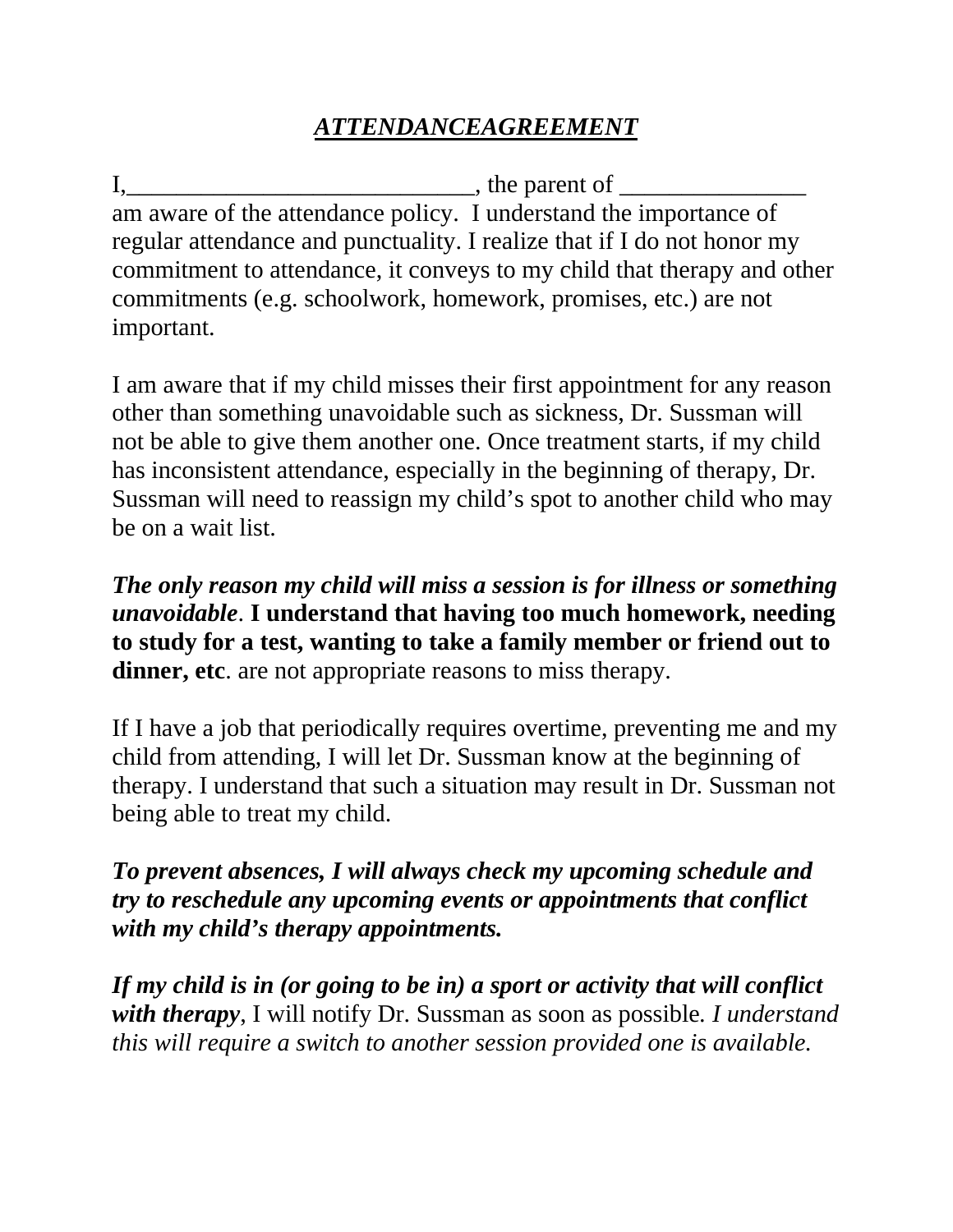*I understand that if my child misses 2 consecutive sessions their spot may need to be reassigned to another child on the wait list. If my child misses 3 consecutive sessions my child's spot will immediately be reassigned*.

*Dr. Sussman reserves the right to charge for excessive missed appointments.*

*I agree to not miss any sessions unless for unavoidable situations e.g., vacations, urgent or emergency situations. In those cases, I will give Dr. Sussman notice ASAP (by cell 908-2106, voicemail, text or email stevensussman75@gmail.com).*

*Mentioning it verbally to Dr. Sussman before, during or after a therapy session is insufficient as Dr. Sussman needs to focus on the children at these times.*

Signature Date

*REMEMBER ALL SESSIONS ARE ONLINE!*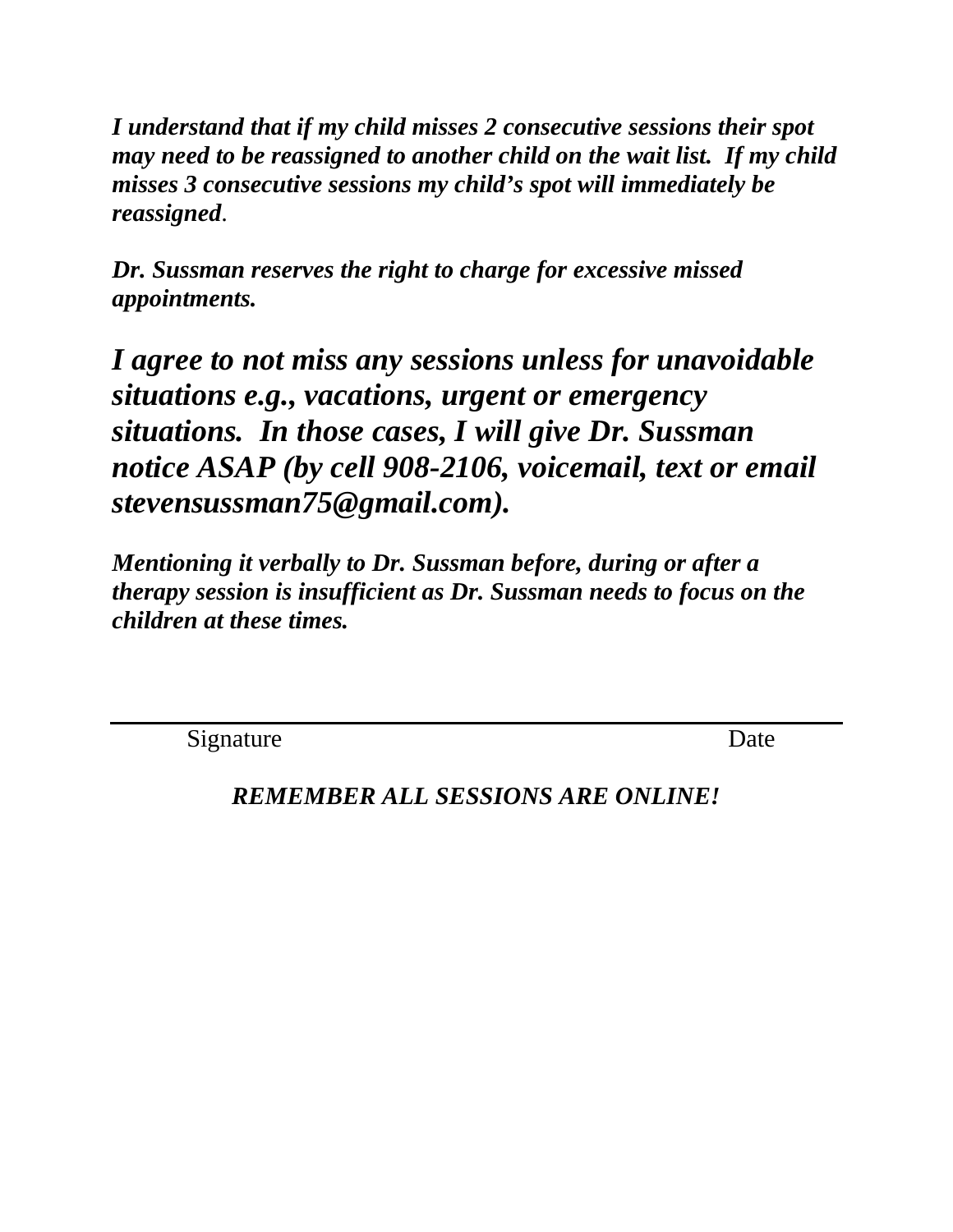# *PLEASE COMPLETE THIS FORM IN AS MUCH DETAIL AS POSSIBLE!*

| Parent's Full Name                                                                                            |                                       |                                                                                                                                                                                                                                |             |
|---------------------------------------------------------------------------------------------------------------|---------------------------------------|--------------------------------------------------------------------------------------------------------------------------------------------------------------------------------------------------------------------------------|-------------|
|                                                                                                               |                                       |                                                                                                                                                                                                                                |             |
| Email                                                                                                         | $\omega$                              |                                                                                                                                                                                                                                |             |
|                                                                                                               |                                       |                                                                                                                                                                                                                                |             |
| Child's Home Address with City or Town & Zip Code_______________________________                              |                                       |                                                                                                                                                                                                                                |             |
| (Please include full address including town and zip code)                                                     |                                       |                                                                                                                                                                                                                                |             |
|                                                                                                               |                                       | Cell and the contract of the contract of the contract of the contract of the contract of the contract of the contract of the contract of the contract of the contract of the contract of the contract of the contract of the c | Work        |
|                                                                                                               |                                       | Cell and the contract of the contract of the contract of the contract of the contract of the contract of the contract of the contract of the contract of the contract of the contract of the contract of the contract of the c | <b>Work</b> |
| Child's School & Grade                                                                                        | <b>DOB</b>                            |                                                                                                                                                                                                                                | Age         |
| How did you find Dr. Sussman?                                                                                 | <b>Insurance Company List</b>         | Psychology Today Website                                                                                                                                                                                                       |             |
| (Circle all that apply)                                                                                       | Healthgrades.com                      | Internet Search                                                                                                                                                                                                                |             |
|                                                                                                               |                                       |                                                                                                                                                                                                                                |             |
|                                                                                                               | sussmankids.com                       |                                                                                                                                                                                                                                |             |
|                                                                                                               |                                       |                                                                                                                                                                                                                                |             |
| Are you or someone close to you a psychotherapist? If yes, in private practice?<br>My child is in or receives | regular classes                       | 504 Plan<br>an IEP                                                                                                                                                                                                             |             |
| accommodations                                                                                                | pullout classes                       | resource room                                                                                                                                                                                                                  |             |
|                                                                                                               |                                       |                                                                                                                                                                                                                                |             |
| special education                                                                                             | therapeutic school                    | home schooling                                                                                                                                                                                                                 |             |
| speech therapy                                                                                                | occupational therapy physical therapy |                                                                                                                                                                                                                                | tutoring    |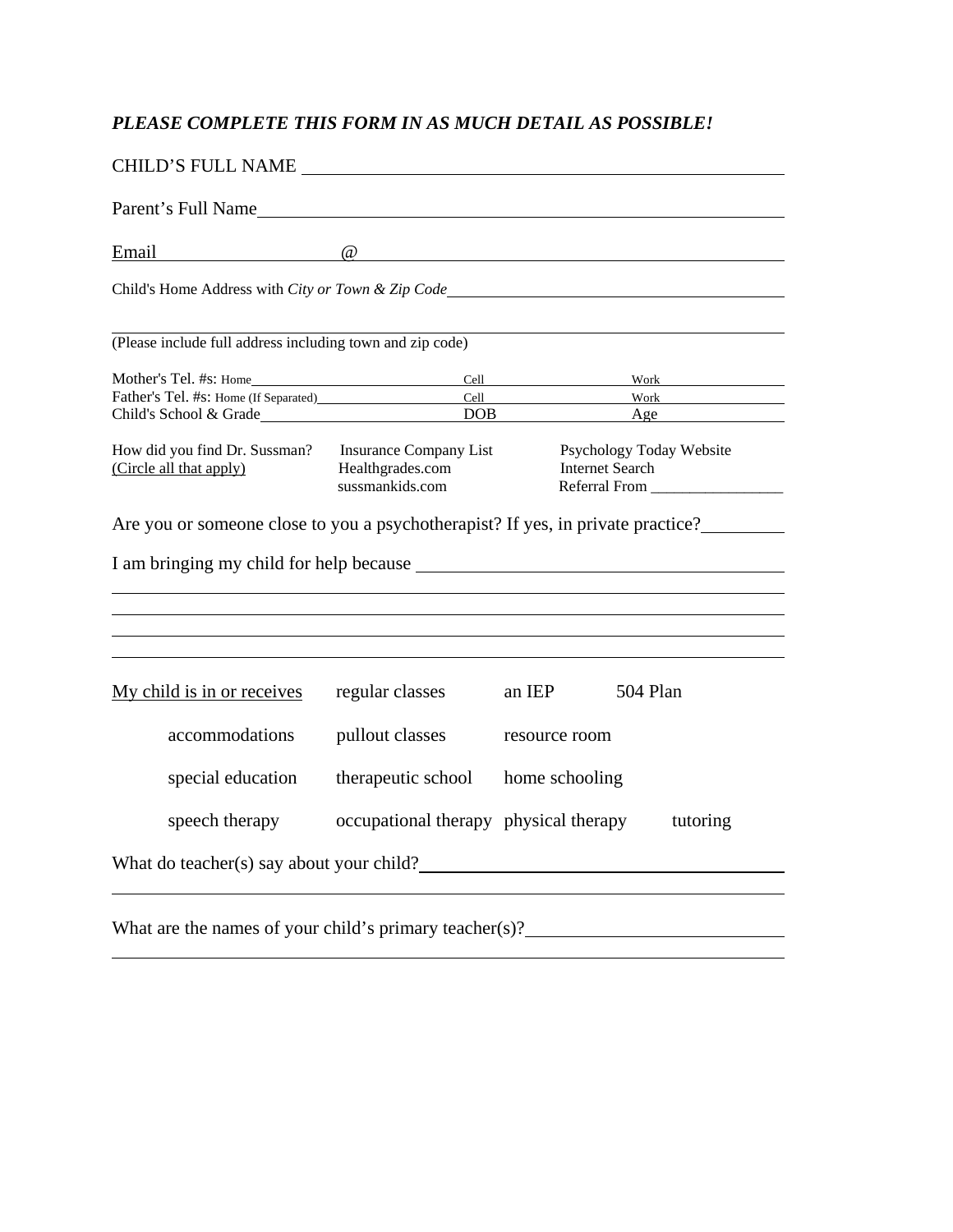FAMILY: Name DOB Education/Employment Personality How Do They Get Along with Patient? *(PLEASE ANSWER ALL OF THE CATEGORIES)*

|                                                                                                                                                                                                                             | <u> 1989 - Andrea Stadt Brandenburg, amerikansk politiker (d. 1989)</u>                                                                                                                                                                                                                                                           |
|-----------------------------------------------------------------------------------------------------------------------------------------------------------------------------------------------------------------------------|-----------------------------------------------------------------------------------------------------------------------------------------------------------------------------------------------------------------------------------------------------------------------------------------------------------------------------------|
|                                                                                                                                                                                                                             | Father <u>the contract of the contract of the contract of the contract of the contract of the contract of the contract of the contract of the contract of the contract of the contract of the contract of the contract of the co</u>                                                                                              |
| Step-Parents (If Any)                                                                                                                                                                                                       | ,我们也不会有什么。""我们的人,我们也不会有什么?""我们的人,我们也不会有什么?""我们的人,我们也不会有什么?""我们的人,我们也不会有什么?""我们的人                                                                                                                                                                                                                                                  |
|                                                                                                                                                                                                                             | ,我们也不会有什么。""我们的人,我们也不会有什么?""我们的人,我们也不会有什么?""我们的人,我们也不会有什么?""我们的人,我们也不会有什么?""我们的人                                                                                                                                                                                                                                                  |
|                                                                                                                                                                                                                             |                                                                                                                                                                                                                                                                                                                                   |
|                                                                                                                                                                                                                             | What nationalities or religions, if any, does your child's family identify with aside from<br>American?                                                                                                                                                                                                                           |
|                                                                                                                                                                                                                             | Siblings (Indicate Brother/Sister and/or Step-Sibling, DOB, Personality, Getting Along w Patient?)<br>$(1)$ and $(1)$ and $(1)$ and $(1)$ and $(1)$ and $(1)$ and $(1)$ and $(1)$ and $(1)$ and $(1)$ and $(1)$ and $(1)$ and $(1)$ and $(1)$ and $(1)$ and $(1)$ and $(1)$ and $(1)$ and $(1)$ and $(1)$ and $(1)$ and $(1)$ and |
| $(4)$ and $(4)$ and $(4)$ and $(4)$ and $(4)$ and $(4)$ and $(4)$ and $(4)$ and $(4)$ and $(4)$ and $(4)$ and $(4)$ and $(4)$ and $(4)$ and $(4)$ and $(4)$ and $(4)$ and $(4)$ and $(4)$ and $(4)$ and $(4)$ and $(4)$ and | $(2)$ and $(3)$ and $(4)$<br>$\overline{\text{3)}}$                                                                                                                                                                                                                                                                               |
|                                                                                                                                                                                                                             | HOW WERE THE CHILD'S BIOLOGICAL PARENTS WHEN THEY WERE HIS OR HER                                                                                                                                                                                                                                                                 |
|                                                                                                                                                                                                                             |                                                                                                                                                                                                                                                                                                                                   |
| IS YOUR CHILD ADOPTED?                                                                                                                                                                                                      | If Yes, Age & Circumstances of the Adoption                                                                                                                                                                                                                                                                                       |
|                                                                                                                                                                                                                             | PSYCH. HISTORY OF CHILD'S BLOOD RELATIVES (Indicate YES or No and Relation)                                                                                                                                                                                                                                                       |
| ADD or AD/HD<br><u> 1989 - Johann Barn, mars et al. (</u>                                                                                                                                                                   |                                                                                                                                                                                                                                                                                                                                   |
|                                                                                                                                                                                                                             |                                                                                                                                                                                                                                                                                                                                   |
|                                                                                                                                                                                                                             |                                                                                                                                                                                                                                                                                                                                   |
|                                                                                                                                                                                                                             | Schizophrenia et al. 2010                                                                                                                                                                                                                                                                                                         |

Suicide or Homicide \_\_\_\_\_\_\_\_\_\_\_\_\_\_\_\_\_\_\_\_\_\_\_\_\_ Other \_\_\_\_\_\_\_\_\_\_\_\_\_\_\_\_\_\_\_\_\_\_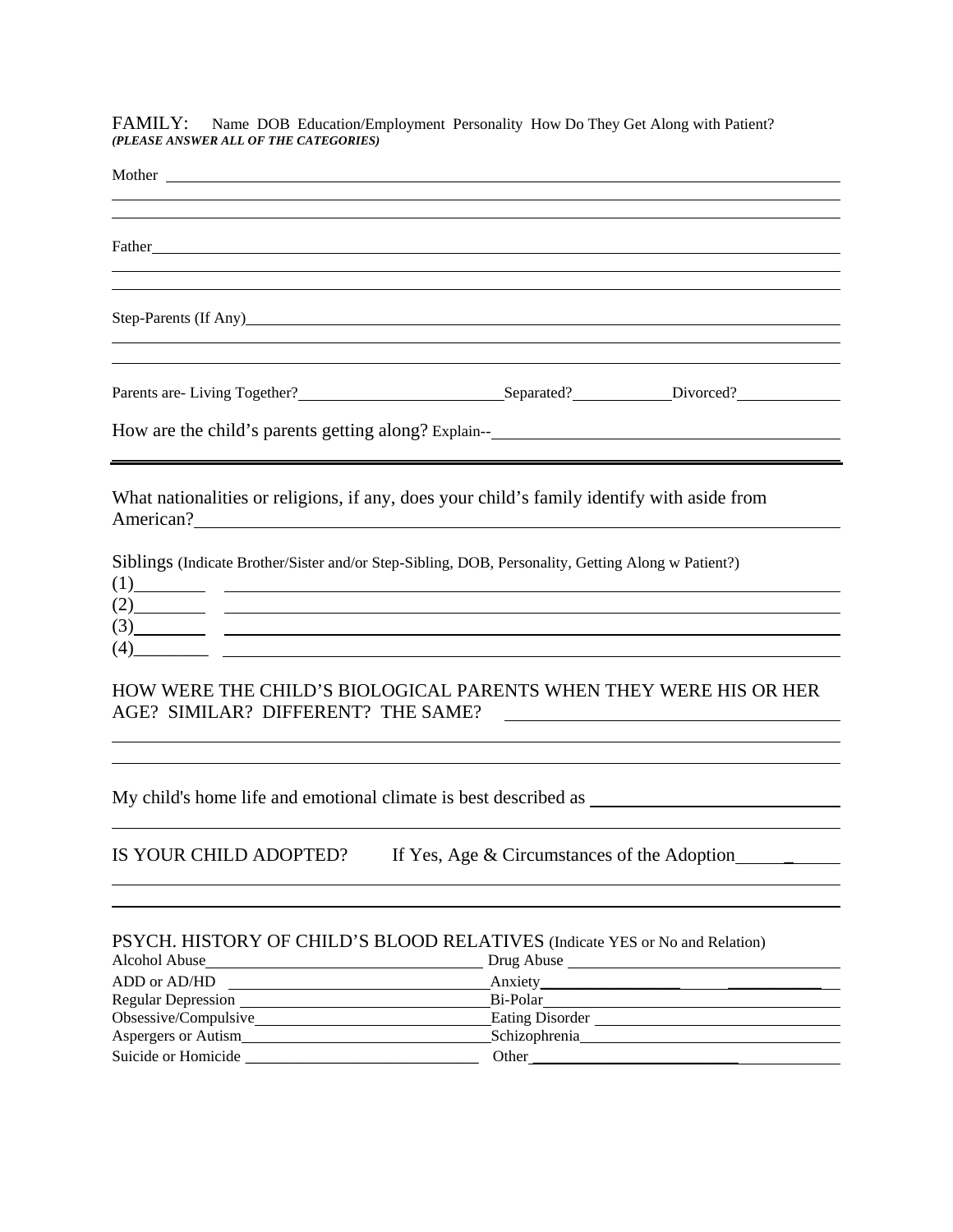#### DEVELOPMENTAL HISTORY

Pregnancy/Delivery Problems (If Any)

Describe Infancy (Temperament, Eating, Sleeping, Crying Etc.)

Walking, Talking, & Toilet Training (At What Age? Any Problems?)

Early Childhood Personality (Toddler/PreSchool)<br>
<u>Early Childhood Personality</u> (Toddler/PreSchool)

Current Personality

Social Skills & Popularity

MEDICAL HISTORY (Complete all that apply) Pediatrician & Office Address & Telephone

Past & Present Medical Conditions & Medications (Include Any Food/Drug Allergies)

Child Neurologist or Psychiatrist, Medications & Dosages

DOES YOUR CHILD HAVE ANY SIGNIFICANT DOCTOR APPTS COMING UP?

#### MANY INSURANCE COMPANIES REQUIRE THAT WE COORDINATE CARE WITH YOUR CHILD'S PHYSICIANS. PLEASE SIGN BELOW IF YOU GIVE YOUR PERMISSION TO DO SO

#### I GIVE DR. SUSSMAN PERMISSION TO SHARE INFORMATION WITH MY CHILD'S PHYSICIANS

(SIGNATURE) (DATE)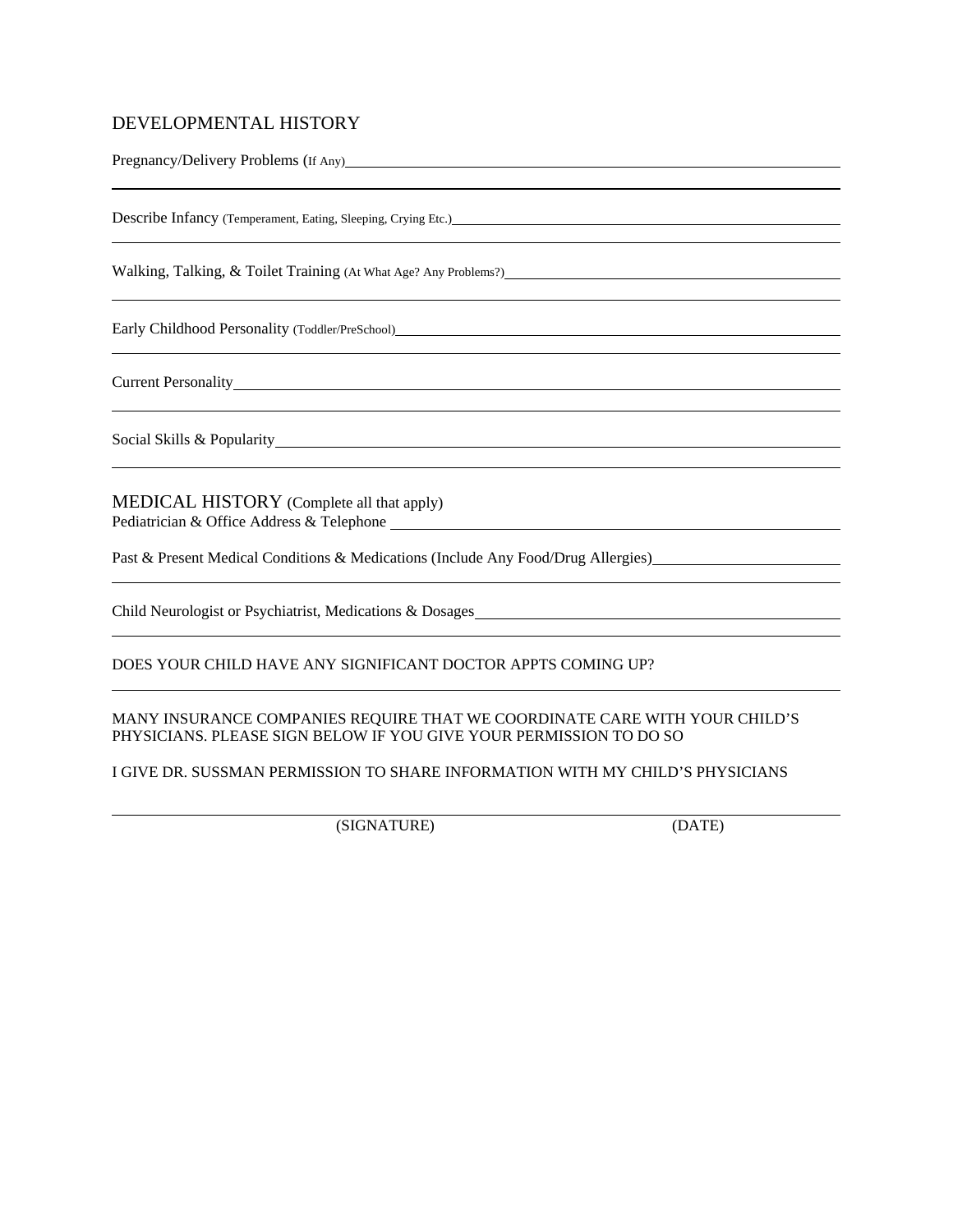## HAS YOUR CHILD BEEN INVOLVED (OR LIKELY TO BE) IN ANY LEGAL CASES? (If Yes - Explain e.g., custody, visitation, abuse, accident related, immigration disability, etc. Do you foresee your lawyer or a court wanting your child's treatment records?

<u> 1980 - Andrea Station Andrea Station (m. 1980)</u>

### HAS YOUR CHILD PREVIOUSLY RECEIVED PSYCHOTHERAPY?

|                                                                                                                                                                                                                                | Were you in the sessions? What was the therapist's approach and method(s)?    |
|--------------------------------------------------------------------------------------------------------------------------------------------------------------------------------------------------------------------------------|-------------------------------------------------------------------------------|
|                                                                                                                                                                                                                                | How did your child respond? Did they like it? Did they improve and/or change? |
|                                                                                                                                                                                                                                |                                                                               |
| Have Mom/Dad/Sibs Been in Therapy?_____If Yes, With Whom?________________________                                                                                                                                              |                                                                               |
| Since When? Since When ? Since When ? Since When ? Since When ? Since When ? Since When ? Since When ? Since When ? Since When ? Since When ? Since When ? Since When ? Since When ? Since When ? Since When ? Since When ? Si |                                                                               |
| <b>DESCRIBE YOUR CHILD'S</b>                                                                                                                                                                                                   |                                                                               |
|                                                                                                                                                                                                                                |                                                                               |
|                                                                                                                                                                                                                                |                                                                               |
|                                                                                                                                                                                                                                |                                                                               |
|                                                                                                                                                                                                                                |                                                                               |
|                                                                                                                                                                                                                                |                                                                               |

#### SUMMARIZE YOUR CHILD'S PERSONALITY (Include Strengths and Weaknesses): (STRENGTHS)

#### (WEAKNESSES)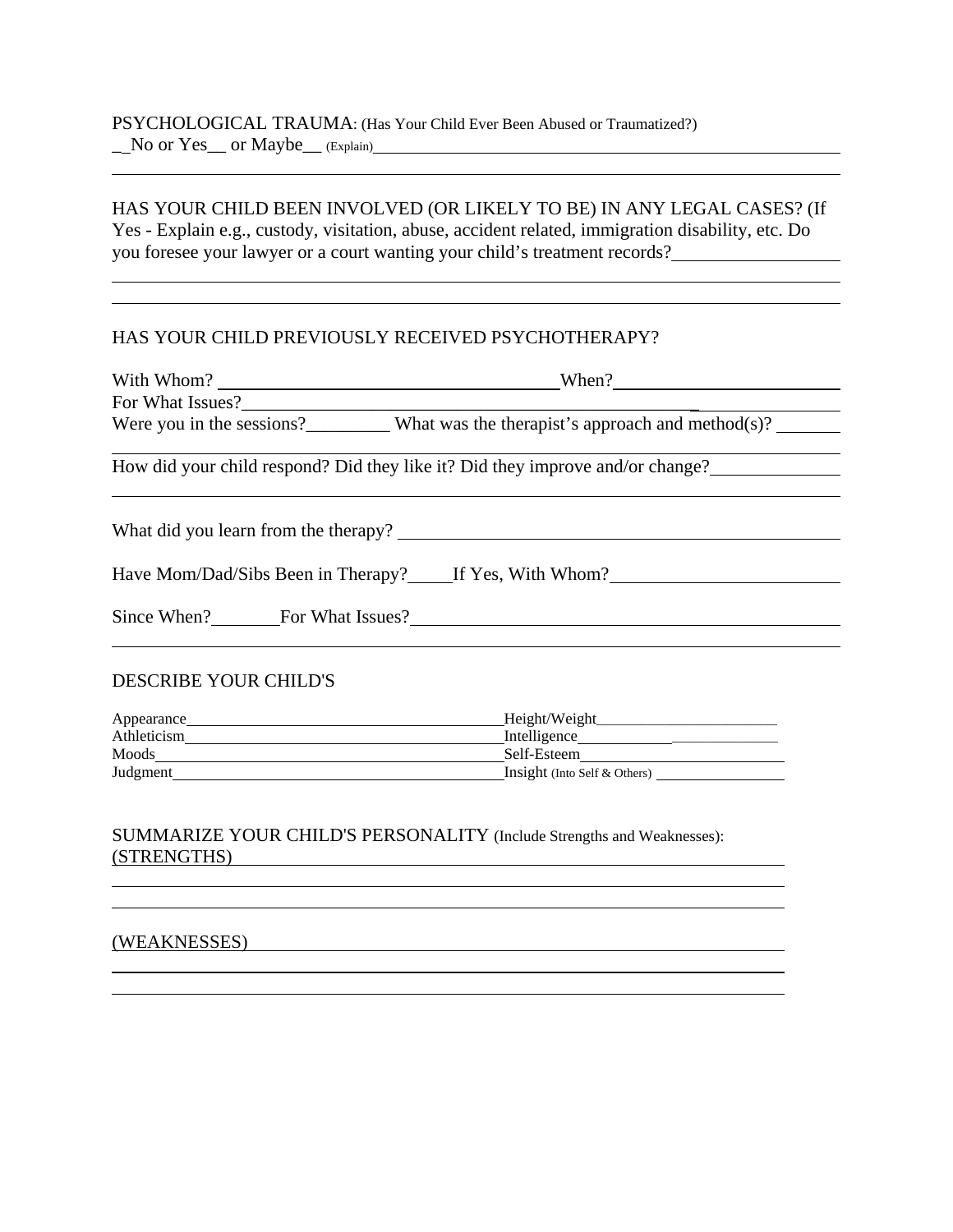GOALS (What Should Your Child Learn From Coming to The Child & Teen Success Center?)

| $\mathbf{I}$       |  |  |
|--------------------|--|--|
| ∍<br>∠             |  |  |
| $\mathcal{R}$<br>ر |  |  |

#### *ADDITIONAL QUESTIONS ABOUT YOUR CHILD*

REPEATING Do you have to repeat yourself constantly to get your child to do something?

and the control of the control of the control of the control of the control of the control of the control of the

WAKING UP Do you have trouble getting your child to wake up? If yes I recommend a sleep apnea study

HOMEWORK/STUDY Do you have trouble getting your child to do their homework and/or study?

SLEEPING Do you have trouble getting your child to go to bed and stay in their bed? Fall asleep?

MESSY Does your child leave stuff all over the house? Is their room messy and disorganized?

<u> 1980 - Johann Stoff, die erste besteht der Stoffens und der Stoffens und der Stoffens und der Stoffens und de</u>

<u> 1989 - Andrea Santa Alemania, amerikana amerikana amerikana amerikana amerikana amerikana amerikana amerikan</u>

SIBLING(S) Does your child target one or more of his siblings?

TANTRUMS Does your child throw temper tantrums often? What do they do? How long does it take for them to calm down?

MEALS Does your child frequently get up from the dinner table? Do they take a long time to finish their meal?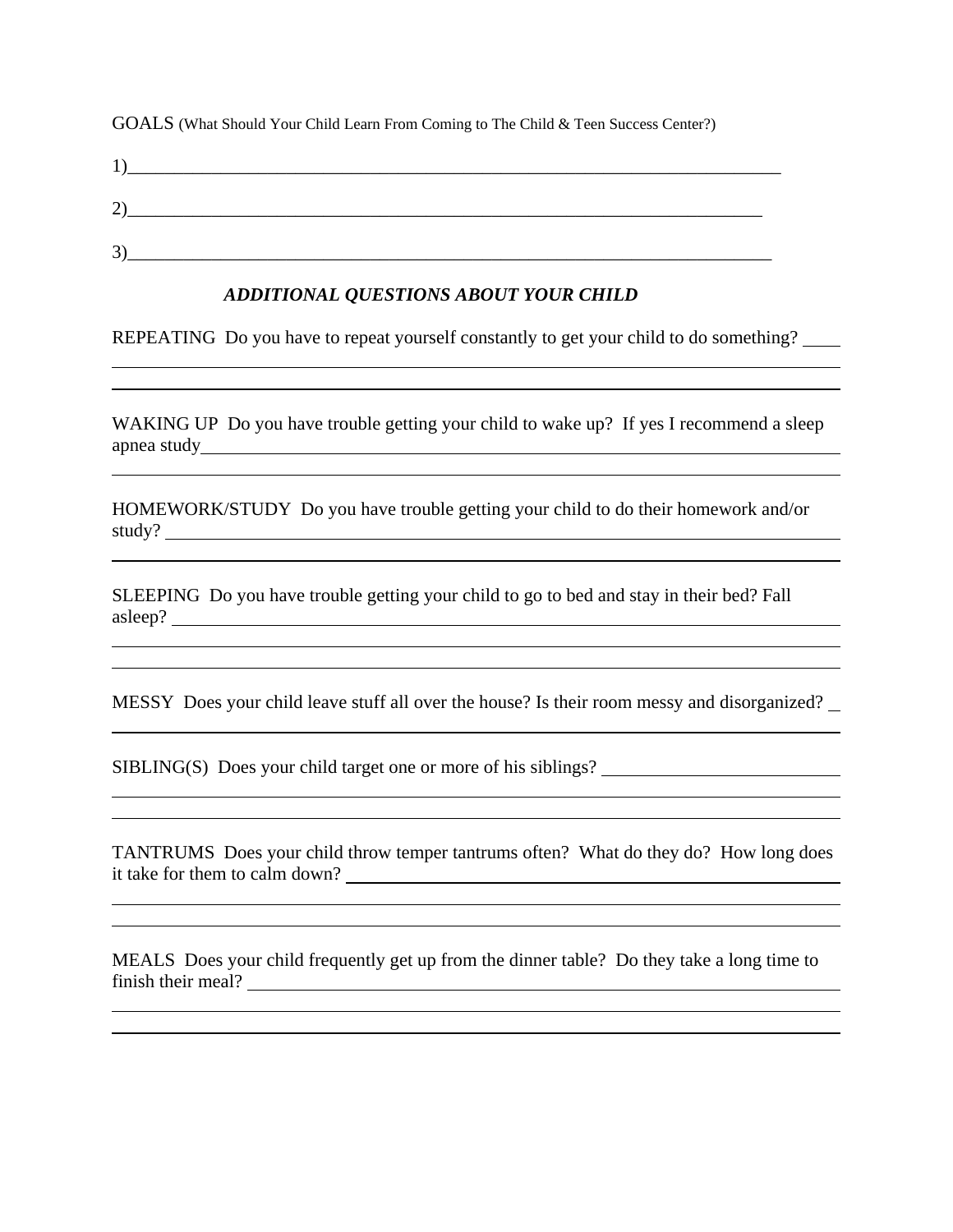### SUICIDAL/HOMICIDAL ISSUES Has your child ever had suicidal and/or homicidal thoughts or actions?

#### ANY IMPORTANT ADDITIONAL INFORMATION ABOUT YOUR CHILD? \*(Over Age 12, Include Known/Suspected Alcohol/Drug/Tobacco Use and Sexual Activity)

\_ \_\_\_\_\_\_\_\_\_\_\_\_\_\_\_\_\_\_\_\_\_\_\_\_\_\_\_\_\_\_\_\_\_\_\_\_\_\_\_\_\_\_\_\_\_\_\_\_\_\_\_\_\_\_\_\_

#### (ATTACH ADDITIONAL PAGE(S) IF NECESSARY TO EXPLAIN)

# *REMEMBER ALL SESSIONS ARE ONLINE!*

**STEVEN SUSSMAN, PhD CHILD & TEEN SUCCESS CENTER** MOUNTAINSIDE, NJ 07092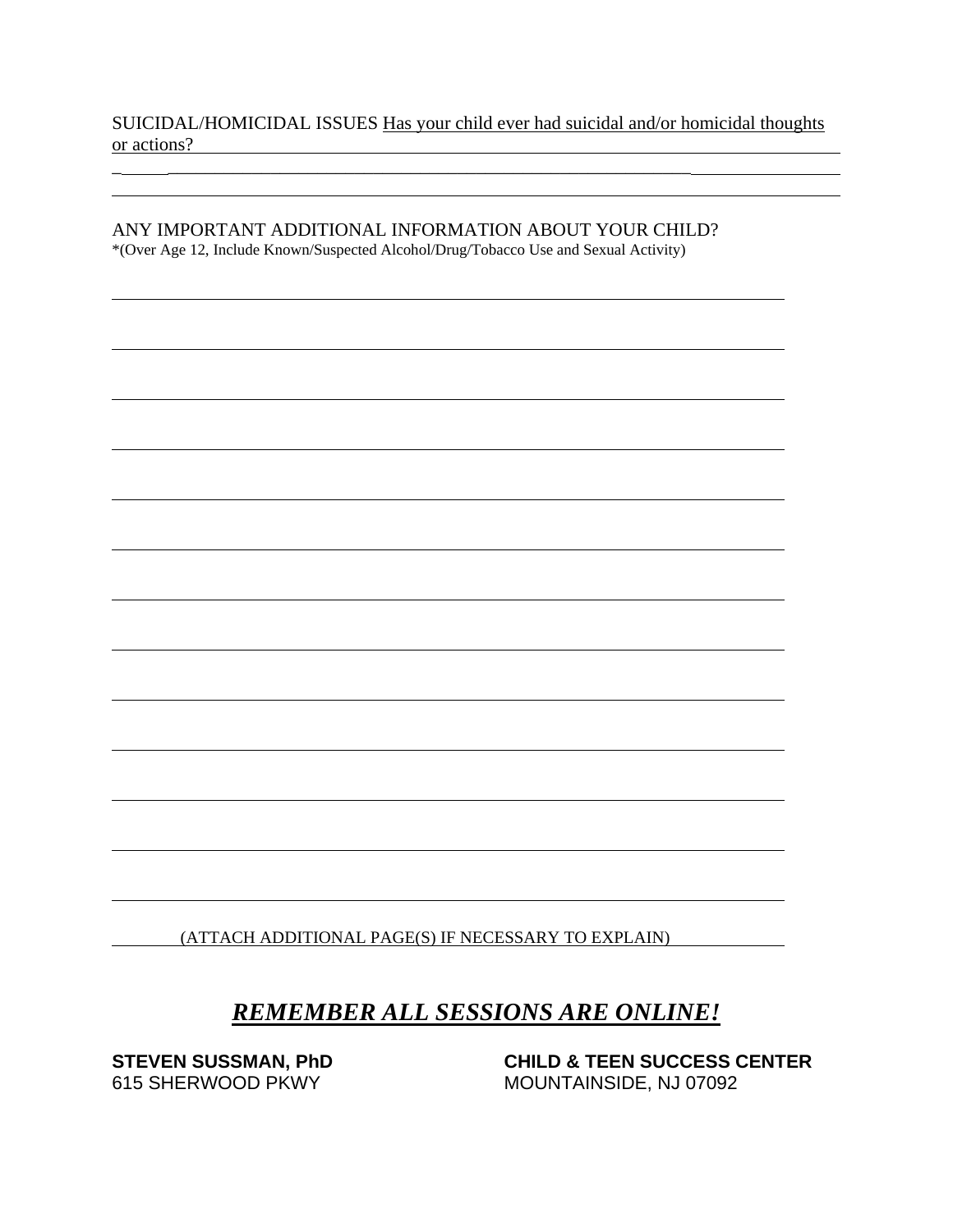# **CHILD SYMPTOM CHECKLIST**

|  | <b>CHILD'S NAME</b> |  |
|--|---------------------|--|
|  |                     |  |

**CHILD'S NAME PARENT'S NAME**

**DATE\_\_\_\_\_\_\_\_\_\_\_\_ CHILD'S DOB\_\_\_\_\_\_\_\_\_\_\_\_ AGE, SCHOOL & GRADE\_\_\_\_\_\_\_\_\_\_\_\_\_\_\_\_\_\_\_**

**Please check all items that apply to child for at least the past 6 months.**

- **\_\_\_often fails to give close attention to details or makes careless mistakes**
- **\_\_\_often has difficulty sustaining attention in tasks or play activities**
- **\_\_\_often does not seem to listen when spoken to directly**
- **\_\_\_often does not follow through on instructions and fails to finish schoolwork or chores, which is not due to oppositional behavior or lack of understanding**
- **\_\_\_often has difficulty organizing tasks and activities**
- **\_\_\_often avoids, dislikes, or is reluctant to engage in tasks that require sustained mental effort (such as schoolwork or homework)**
- **\_\_\_often loses things necessary for tasks/ activities (i.e. toys, books, pencils, assignments)**
- **\_\_\_is often easily distracted by extraneous stimuli**
- **\_\_\_is often forgetful of daily activities or routines**
	- **(6 or more suggests Attention Deficit Disorder-Inattentive Type)**
- **\_\_\_often fidgets with hands or feet or squirms in seat**
- **\_\_\_often leaves seat in classroom situation or in other situations in which remaining seated is expected**
- **\_\_\_often runs about or climbs excessively in situations in which it is inappropriate (for adolescents this may be limited to feelings of restlessness)**
- **\_\_\_often has difficulty in playing or engaging in leisure activities quietly**
- **\_\_\_is often "on the go" or acts as if "driven by a motor"**
- **\_\_\_often talks excessively**
- **\_\_\_often blurts out answers before questions have been completed**
- **\_\_\_often has difficulty waiting his turn**
- **\_\_\_often interrupts or intrudes on others (butts into conversations or games)**
	- **(6 or more Suggests Attention Deficit Disorder- Hyperactive/Impulsive Type)**

**Has any professional suggested or diagnosed your child with AD/HD-Attention Deficit Disorder? If yes, Who and When?**

**If no (especially if your child has several of the above checked off) do you suspect your child has AD/HD or not? Why?**

#### **NOTE: SUSSMANKIDS.COM HAS A MENU PAGE TITLED "AD/HD." THERE IS A FILE THERE TITLED "AD/HD & HOW IT AFFECTS KIDS."**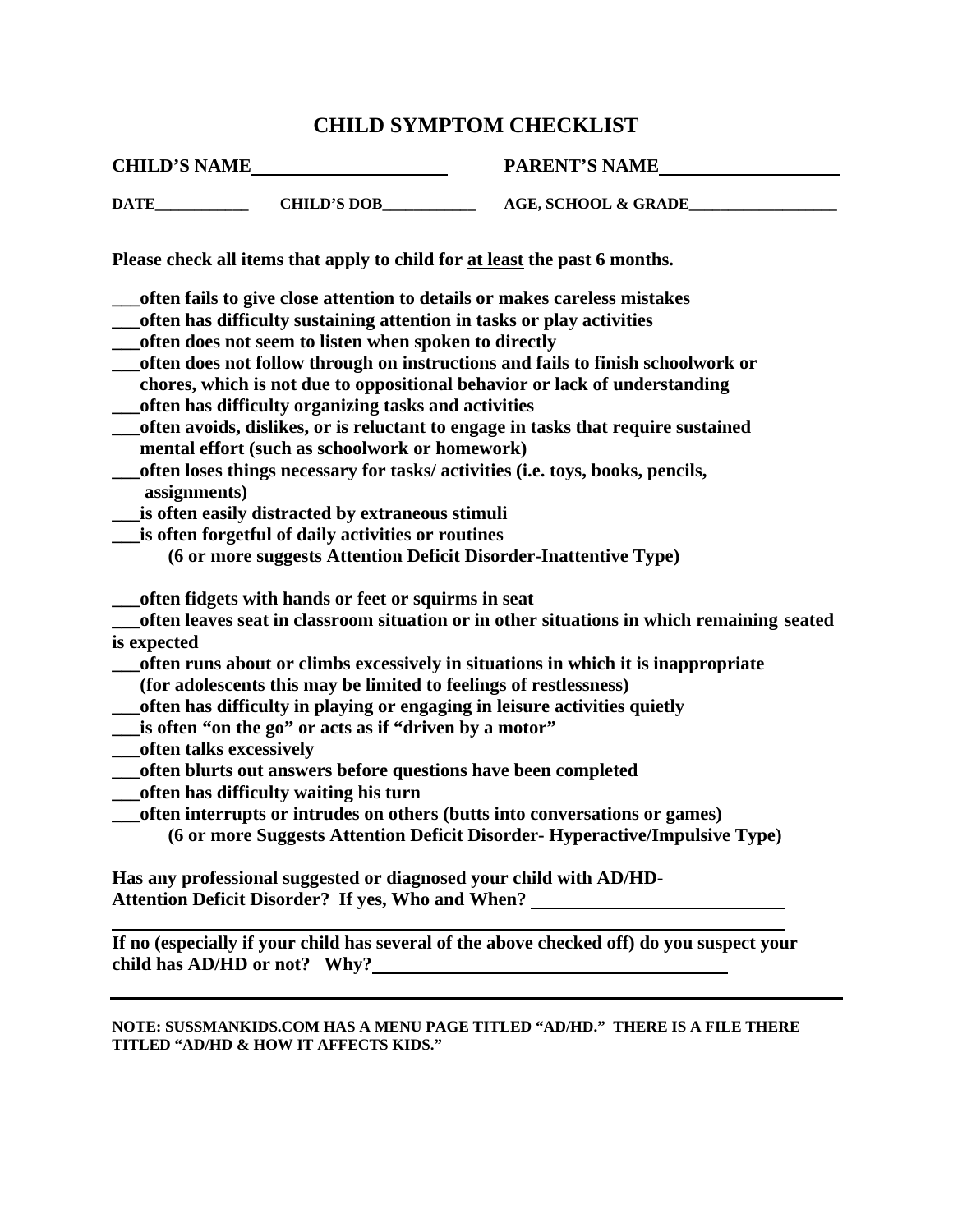- **\_\_\_often loses temper**
- **\_\_\_often argues with others**
- **\_\_\_often actively defies or refuses to comply with adults' requests or rules**
- **\_\_\_often deliberately annoys others**
- **\_\_\_often blames others for his/her mistakes or behavior**
- **\_\_\_is often "touchy" or easily annoyed by others**
- **\_\_\_is often angry or resentful**
- **\_\_\_is often spiteful and vindictive**
- **\_\_\_often throws or breaks objects**

**\_\_\_often hits or physically threatens-(Circle) mother, father, grandparents, siblings**

**(4 or more suggests Oppositional Defiant Disorder)**

*ON SUSSMANKIDS.COM THERE IS A MENU PAGE TITLED "ODD" WITH A PAPER CALLED THE "SHUTDOWN LEARNER." IT EXPLAINS WHY SCHOOLS TEACH IN A MANNER THAT CAUSES AD/HD KIDS TO SHUT DOWN.*

- **\_\_\_often bullies, threatens, or intimidates other children**
- **\_\_\_often initiates physical fights**
- **\_\_\_has deliberately destroy other's property**
- **\_\_\_has broken into someone's house, car or building**
- **\_\_\_often lies to obtain goods, favors, or to avoid obligations (e.g. cons others)**
- **\_\_\_has stolen items of value without facing the victim (e.g. shoplifting, forgery)**
- **\_\_\_often stays out at night despite parental prohibitions**
- **\_\_\_has run away from home overnight at least twice**
- **\_\_\_often cuts classes and/or truant from school**
- **\_\_\_shows little remorse: and even then, it is to obtain a lesser punishment (3 or more after age 14 suggests Antisocial Personality)**

**\_\_\_often has rages that last for hours at a time**

- **\_\_\_often displays or expresses excessive fears or worries about many things,**
- **especially bad fortune to him or herself or family members**
- **\_\_\_often unable to engage in activities or play due to nervousness or worries**
- **\_\_\_does not seem interested in the activities that once brought pleasure**
- **\_\_\_is often moody, tearful, and/or overly sensitive to perceived criticism or imagined slights**
- **\_\_\_has experienced significant weight gain or loss in past 12 months**
- has sleep difficulties (e.g. falling asleep or staying asleep, early morning awakenings,  **or trouble getting up in morning)**
- **\_\_\_often exhibits social anxiety (i.e., avoids interacting with anyone other than friends or family) (3 or more Indicators of Anxiety and/or Depression)**
- **\_\_\_has few friends and has little interest in having friends**
- **\_\_\_has excessive interest in things as opposed to people**
- **\_\_\_prefers to be alone**
- **\_\_\_often gets teased or bullied- by whom?\_\_\_\_\_\_\_\_\_\_\_\_\_\_\_\_\_\_\_\_\_\_\_\_\_**
- **\_\_\_has excessive knowledge, like an encyclopedia, about an unusual topic**
- **\_\_\_has little interest in the latest popular fad in toys, clothes and music**
- **\_\_\_has an unusual tone of voice and/or lacks inflection**
- **\_\_\_has an exceptional memory for events that occurred long ago**
- **\_\_\_lacks empathy and understanding of others**
- **\_\_\_lacks the ability for social imaginative (pretend) play**
- **\_\_\_has a tendency to flap or rock when distressed**
- **\_\_\_does "stemming" - wringing of hands and/or fingers**
	- **(3 or more Indicators of Pervasive Developmental Disorders)**

**Has any professional suggested or diagnosed your child with Oppositional Defiant Disorder, Autistic Spectrum Disorder, Pervasive Developmental Disorder, Aspergers' Disorder, Anxiety, Depression?**  If yes, Who and When?

**If no, do you suspect your child has any of the above? Why?**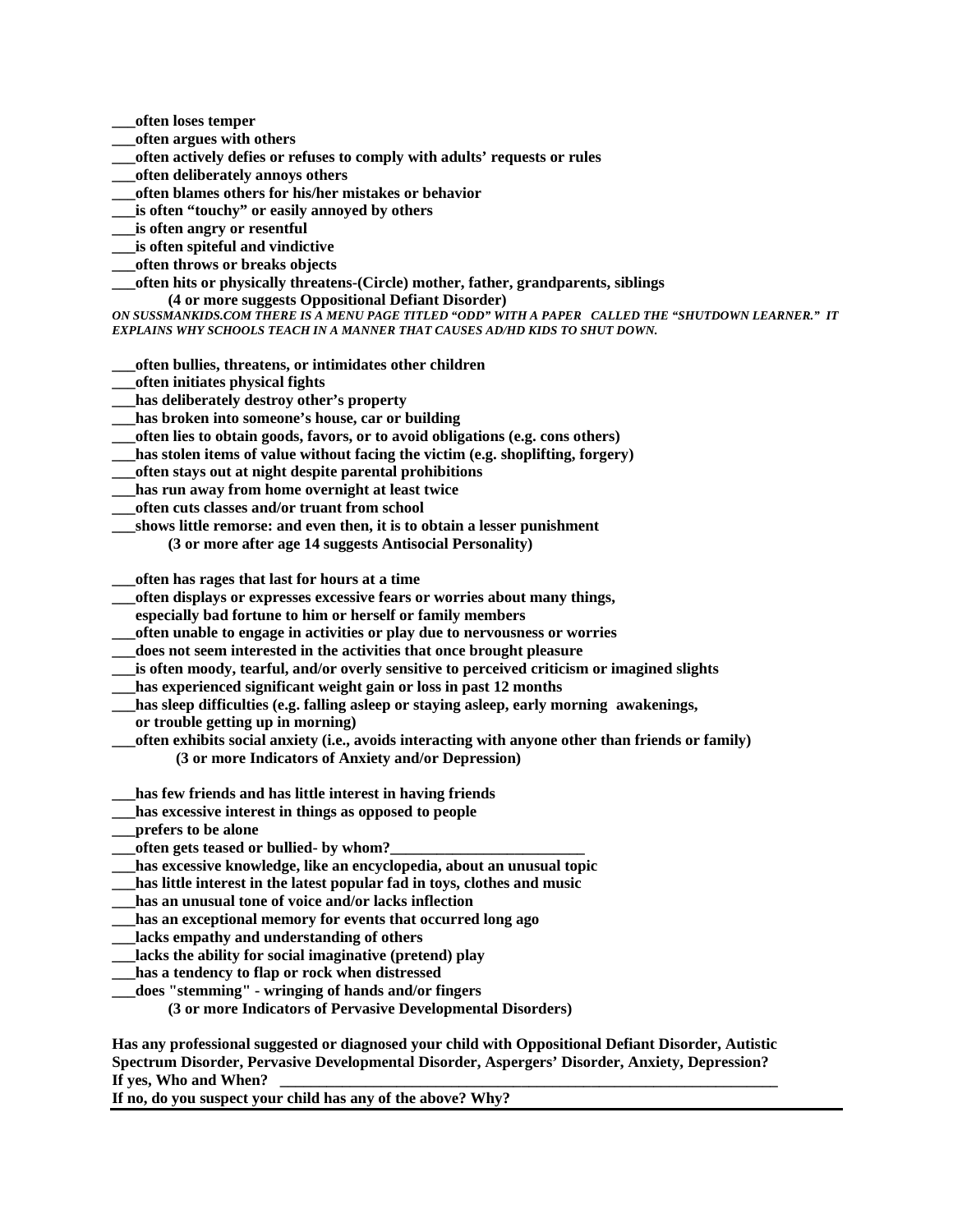**PLEASE COMPLETE THE PREVIOUS FORMS AND GET THEM BACK TO ME ASAP. PLEASE GET THEM BACK NO LATER THAN A WEEK AFTER YOUR FIRST SESSION.**

*IF YOU ARE COMFORTABLE***, PLEASE GIVE THE FORM ON THE NEXT PAGE TO AT LEAST ONE OF YOUR CHILD'S TEACHER(S).** 

**THE TEACHER(S) SHOULD BE THE ONE(S) WHO KNOWS YOUR CHILD WELL. IT IS BEST IF THE TEACHER HAS BEEN WORKING WITH YOUR CHILD FOR AT LEAST TWO MONTHS.** 

**THE TEACHER'S FEEDBACK CAN BE VERY HELPFUL TO MY WORK WITH YOUR CHILD.**

**NOTE: FROM JULY THROUGH MID-OCTOBER TRY TO GET LAST YEAR'S TEACHER(S) TO FILL IT OUT.**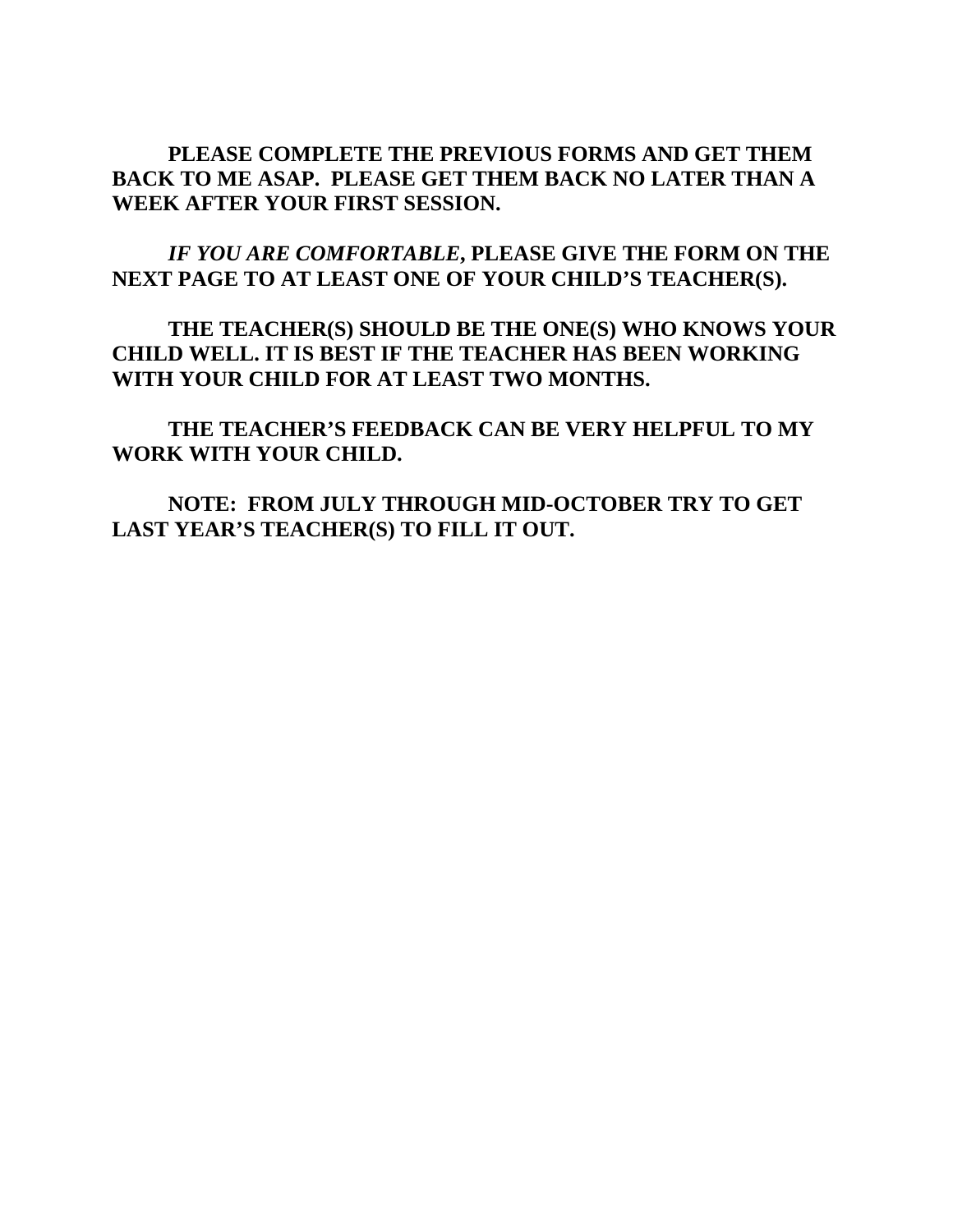# **TEACHER'S RATING SCALE**

#### TO BE COMPLETED BY TEACHER WHO KNOWS THE CHILD BEST.

#### PLEASE READ EACH ITEM AND *COMPARE THE CHILD'S BEHAVIOR WITH THAT OF THEIR CLASSMATES.* CIRCLE THE NUMBER THAT MOST CLOSELY CORRESPONDS WITH YOUR EVALUATION. THANK YOU FOR YOUR HELP.

| <b>CHILD'S NAME</b><br><b>TEACHER</b> |                                                           |              |                                                                           |                | <b>DATE</b>    |                     |
|---------------------------------------|-----------------------------------------------------------|--------------|---------------------------------------------------------------------------|----------------|----------------|---------------------|
|                                       |                                                           |              |                                                                           |                |                |                     |
|                                       |                                                           |              |                                                                           |                |                |                     |
| 1.                                    | <b>ATTENTION</b><br>Works well independently              |              | <b>Almost Never&gt;&gt;&gt;&gt;&gt;&gt;&gt;&gt;&gt;Almost Always</b><br>2 | 3              | 4              | 5                   |
| $\overline{2}$ .                      | Persists with task for reasonable amount of time          | $\mathbf{1}$ | $\overline{2}$                                                            | 3              | 4              | 5                   |
| 3.                                    | Completes assigned task satisfactorily with little help 1 |              | $\overline{2}$                                                            | $\overline{3}$ | $\overline{4}$ | $\overline{5}$      |
| 4.                                    | Follows simple directions accurately                      | $\mathbf{1}$ | $\overline{2}$                                                            | $\overline{3}$ | $\overline{4}$ | $\overline{5}$      |
| 5.                                    | Follows a sequence of instructions                        | $\mathbf{1}$ | $\overline{2}$                                                            | 3              | $\overline{4}$ | 5                   |
| 6.                                    | Functions well in the classroom                           | 1            | $\overline{2}$                                                            | $\overline{3}$ | 4              | 5                   |
|                                       |                                                           |              |                                                                           |                |                |                     |
|                                       | HYPERACTIVITY/IMPULSIVITY                                 |              | <b>Almost Never&gt;&gt;&gt;&gt;&gt;&gt;&gt;&gt;&gt;Almost Always</b>      |                |                |                     |
| 1.                                    | Extremely overactive (out of seat, "on the go)            |              | 2                                                                         | 3              | 4              | 5                   |
| $\overline{2}$ .                      | Overreacts                                                | $\mathbf{1}$ | $\overline{2}$                                                            | 3              | $\overline{4}$ | $\overline{5}$      |
| 3.                                    | Fidgety (hands always busy)                               | 1            | $\overline{2}$                                                            | 3              | $\overline{4}$ | 5                   |
| 4.                                    | Impulsive (acts or talks without thinking)                | $\mathbf{1}$ | $\overline{2}$                                                            | 3              | $\overline{4}$ | 5                   |
| 5.                                    | Restless (squirms in seat)                                | $\mathbf{1}$ | $\overline{2}$                                                            | 3              | $\overline{4}$ | 5                   |
| 6.                                    | Invades others' personal space                            | $\mathbf{1}$ | $\overline{2}$                                                            | 3              | 4              | 5                   |
|                                       |                                                           |              |                                                                           |                |                |                     |
|                                       |                                                           |              |                                                                           |                |                |                     |
| 1.                                    | <b>OPPOSITIONAL</b><br>Tries to get others in trouble     | 1            | Almost Never>>>>>>>>>Almost Always<br>$\overline{2}$                      | 3              | 4              |                     |
| 2.                                    | Starts fights over nothing                                | $\mathbf{1}$ | $\overline{2}$                                                            | $\overline{3}$ | $\overline{4}$ | 5<br>$\overline{5}$ |
| 3.                                    | Makes malicious fun of people                             | $\mathbf{1}$ | $\overline{2}$                                                            | 3              | $\overline{4}$ | 5                   |
| 4.                                    | Defies authority                                          | $\mathbf{1}$ | $\overline{2}$                                                            | 3              | $\overline{4}$ | 5                   |
| 5.                                    | Picks on others                                           | $\mathbf{1}$ | $\overline{2}$                                                            | 3              | $\overline{4}$ | 5                   |
|                                       | Mean and cruel to other children                          | $\mathbf{1}$ | $\mathcal{D}$                                                             | 3              | $\overline{4}$ | 5                   |
| 6.                                    |                                                           |              |                                                                           |                |                |                     |
|                                       | <b>SOCIAL SKILLS</b>                                      |              | <b>Almost Never&gt;&gt;&gt;&gt;&gt;&gt;&gt;&gt;&gt;Almost Always</b>      |                |                |                     |
| 1.                                    | Is able to admit fault and apologize if necessary         |              |                                                                           | 3              | 4              | $\overline{5}$      |
| 2.                                    | Is considered well-liked and/or popular                   | $\mathbf{1}$ | $\overline{2}$                                                            | 3              | 4              | $\overline{5}$      |
| 3.                                    | Is respectful of other children and their belongings      | $\mathbf{1}$ | $\overline{2}$                                                            | 3              | $\overline{4}$ | $\overline{5}$      |
| 4.                                    | Has trouble making and maintaining friendships            | 1            | $\overline{2}$                                                            | 3              | $\overline{4}$ | 5                   |
| 5.                                    | Bullies other children                                    | $\mathbf{1}$ | $\overline{2}$                                                            | 3              | $\overline{4}$ | 5                   |
| 6.                                    | Is a sore loser                                           | 1            | $\overline{2}$                                                            | 3              | $\overline{4}$ | 5                   |
|                                       |                                                           |              |                                                                           |                |                |                     |

You may give to parent or email to [stevensussman75@gmail.com.](mailto:stevensussman75@gmail.com) You can also mail to Steven Sussman Ph.D, 615 Sherwood Pkwy., Mountainside, NJ 07092.

### IF ANY QUESTIONS, **YOU ARE ENCOURAGED TO CALL MY CELL 908 217 8106.**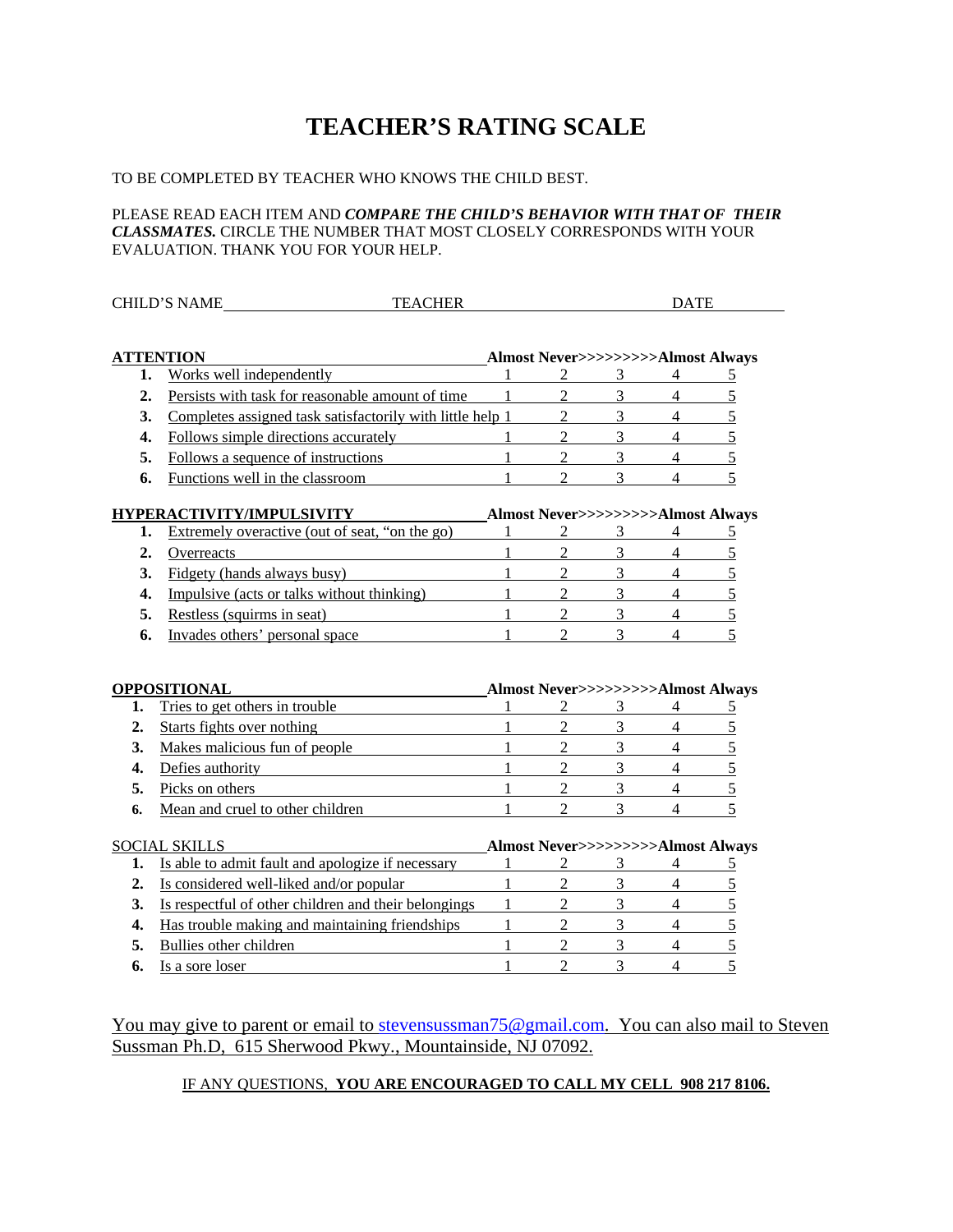# **STEVEN SUSSMAN, PHD LICENSED NJ & NY PSYCHOLOGIST**

**615 Sherwood Parkway Mountainside, N.J. 07092**

# **HIPPA PRIVACY NOTIFICATION**

# THIS NOTICE DESCRIBES HOW MEDICAL INFORMATION ABOUT YOU MAY BE USED AND DISCLOSED AND HOW YOU CAN GET ACCESS TO THIS INFORMATION. PLEASE REVIEW IT CAREFULLY.

The Health Insurance Portability & Accountability Act of 1996 ("HIPPA") is a federal program that requires that all medical records and other individually identifiable health information used or disclosed by us in any form, whether electronically, on paper, or orally, are kept properly confidential. This act gives you, the patient, significant new rights to understand and control how your health information is used. "HIPPA" provides penalties for covered entities that misuse personal health information.

As required by "Hippa," we have prepared this explanation of how we are required to maintain the privacy of your health information and how we may use and disclose your health information.

We may use and disclose your medical records only for each of the following purposes: treatment, payment, and health care operations.

- **Treatment** means providing, coordinating, or managing health care and related services by one or more health care providers. An example of this would include a physical examination.
- **Payment** means such activities as obtaining reimbursement for services, confirming coverage, billing or collection activities, and utilization review. An example of this would be sending a bill for your visit to your insurance company for payment.
- **Health care operations** include the business aspects of running our practice, such as conducting quality assessment and improvement activities, auditing functions, costmanagement analysis, and customer service. An example would be an internal quality assessment review.

We may also create and distribute de-identified health information by removing all reference to individually identifiable information.

We may contact you to provide appointment reminders or provide information about treatment alternatives or other health-related benefits and services that may be of interest to you.

Any other uses and disclosures will be made only with your written authorization. You may revoke such authorization in writing and we are required to honor and abide by that written request, except to the extent that we have already taken actions relying on your authorization.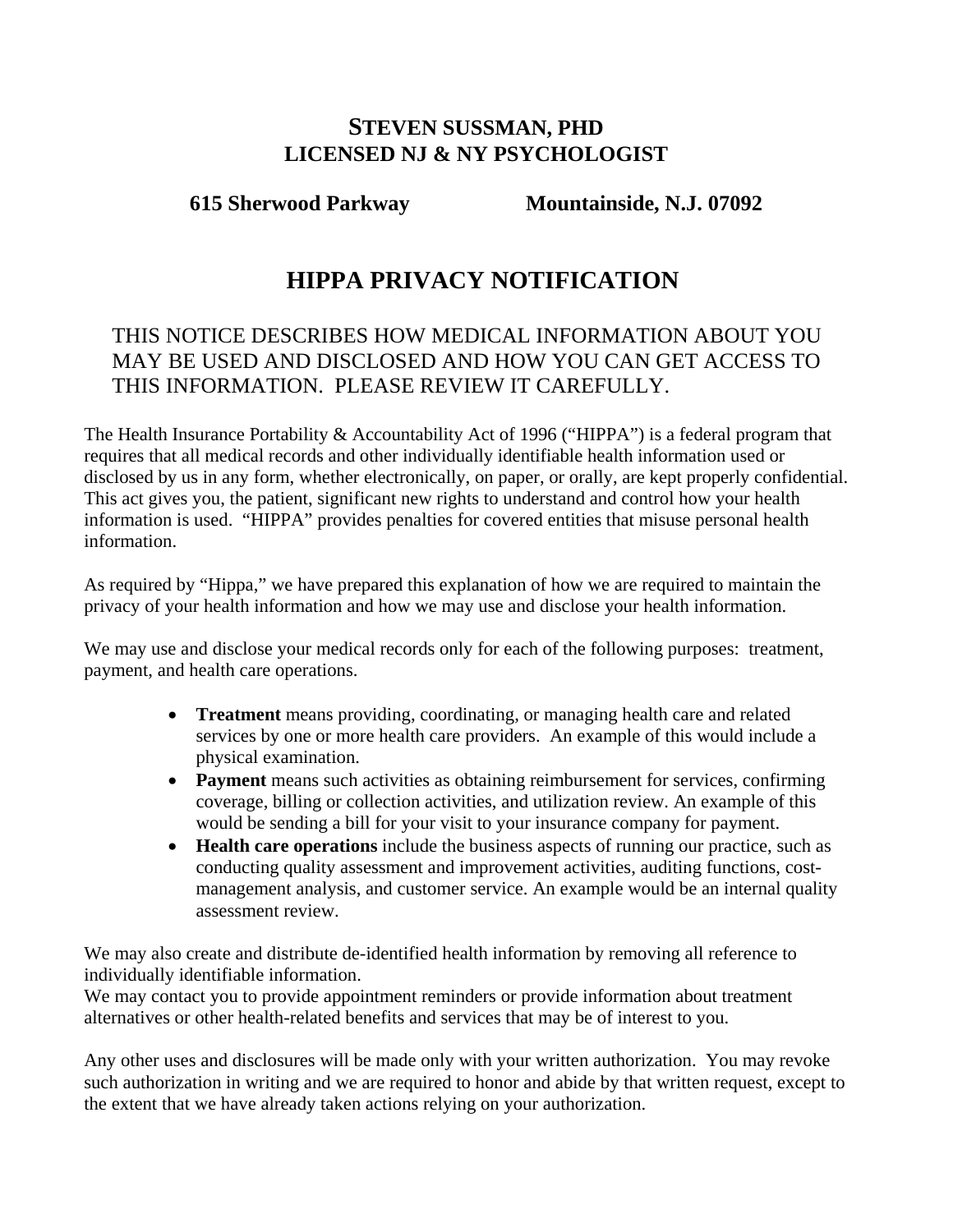You have the following rights with respect to your protected health information, which you can exercise by presenting a written request to the Privacy Officer:

- The right to request restrictions on certain uses and disclosures of protected health information, including those related to disclosures to family members, other relatives, close personal friends, or any other person identified by you. We are, however, not required to agree to a requested restriction. If we do agree, we must abide by it unless you agree in writing to remove it.
- The right to reasonable requests to receive confidential communications of protected health information from us by alternative means or at alternative locations.
- The right to inspect and copy your protected health information.
- The right to amend your protected health information.
- The right to receive an accounting of disclosures of protected health information.
- The right to obtain a paper copy of this notice from us upon request.

We are required by law to maintain the privacy of your protected health information and provide you with notice of our legal duties and privacy practices with respect to protected health information.

We are required to abide by the terms of this Notice of Privacy Practices currently in effect. We reserve the right to change the terms of our Notice of Privacy Practices and to make the new notice provisions effective for all protected health information that we maintain. We will post and you may request a written copy of a revised Notice of Privacy Practices from this office.

You have recourse if you feel that your privacy protections have been violated. You have the right to file a written complaint with our office, or with the Department of Health & Human Services, Office of Civil Rights, about violations of the provisions of this notice or the policies and procedures of our office. We will not retaliate against you for filing a complaint.

Please contact us for more information or to file a complaint:

The U.S. Department of Health & Human Services Office of Civil Rights 200 Independence Avenue S.W. Washington, D.C. 20201 (202) 619-0257 or Toll Free: 1-877-696-6775